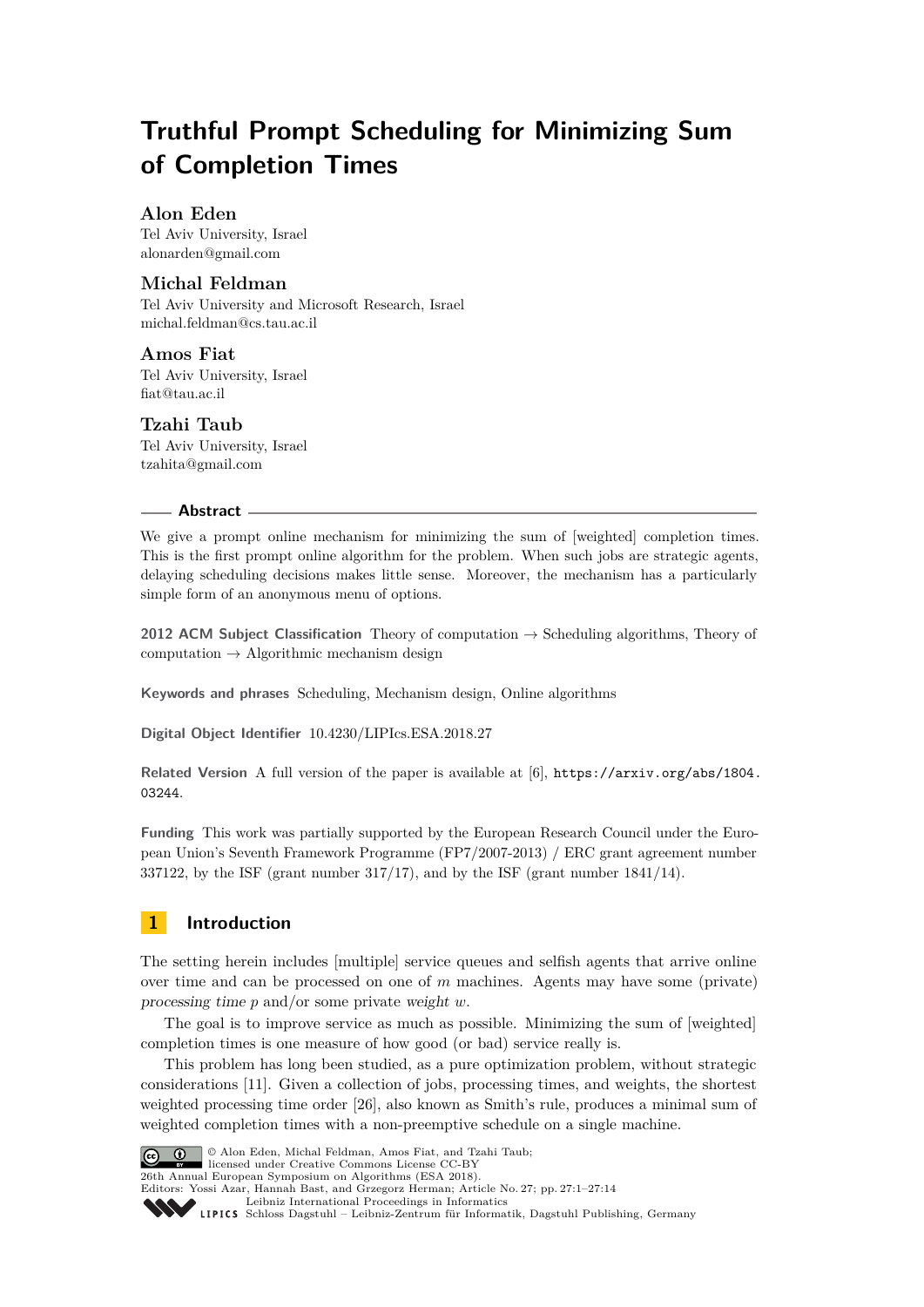### **27:2 Truthful Prompt Scheduling for Minimizing Sum of Completion Times**

Schedules can be preemptive (where jobs may be stopped and restarted over time) or non-preemptive (where a job, once execution starts, cannot be stopped until the job is done).

To the best of our knowledge, all online algorithms for this problem have the following property: when a job arrives, there are no guarantees as to when it will finish. If preemption is allowed, even if the job starts, there is no guarantee that it will not be preempted, or for how long. If preemption is disallowed, the online algorithm keeps the job "hanging about" for some unknown length of time, until the algorithm finally decides that it is time to start it.

Essentially, this means that when one requests service, the answer is "OK – just hang around and you will get service at some unknown future date". It is in fact impossible to achieve any bounded ratio for the sum of [weighted] completion times if one has to start processing the job as soon as possible<sup>[1](#page-1-0)</sup>. Some delay is inevitable. However, the issue we address is "does the job know when it will be served?". All of these issues are fundamental when considering that every such "job" is a strategic agent. It is not only that one avoids uncertainty, knowing the future schedule allows one to make appropriate plans for the interim. Consider a setting where you call up to arrange a 2 hour dental appointment and you are told: "Show up ASAP but there are no guarantees as to when the dentist will see you." This is a non-prompt schedule. It has some disadvantages when compared with the prompt alternative: "Show up at 17:00 and the dentist will see you immediately then."

In this paper we present prompt online algorithms that immediately determine as to when an incoming job will be processed (without preemption). The competitive ratio is the best possible, amongst all prompt online algorithms, even if randomization is allowed (the algorithm is in fact deterministic). The competitive ratio compares the sum of completion times of the online algorithm with the [harder to achieve] sum of completion times of an optimal preemptive schedule. Moreover, viewed in the context of jobs being strategic agents, our algorithms are also dominant strategy incentive compatible, and have a particularly simple form. We describe the algorithms in the strategic setting, but – even ignoring strategic issues – no non-trivial online algorithm for the problem of prompt scheduling of jobs was known prior to this study.

Upon arrival, agents are presented with a menu of possible options, where a menu entry is of the form  $([b, e], q, \pi)$ . This means that the period from *b* to *e* is available on machine *q* and will cost the agent  $\pi$ . These menus are anonymous and do not depend on the agent that arrives. The agent then chooses one of the options. Rational agents will never choose an interval that is shorter than the processing time. (If so the agent cost is  $\infty$ ).

The cost to the agent is the sum of two components: (a) The time spent waiting, weighted by the agents' [private] weight. I.e., highly impatient agents will have high weight, less impatient agents will have lower weight. (b) The price,  $\pi$ , associated with an option on the menu. Agents seek to minimize their cost.

Consider the case of a single queue, a selfish agent will simply join the queue immediately upon arrival, there is no reason to delay. Thus, jobs will be processed in first-in-first-out (FIFO) order. However, this may be quite bad in terms of the sum of completion times.  $\text{Im}(\text{FITU})$  order. However, this may be quite bad in terms of the sum of completion times Imagine a job with processing time *L*, arriving at time zero, followed by  $\sqrt{L}$  jobs of processing time 1, all of which arrive immediately after the first.

As the first job will only be done at time *L*, the sum of completion times for these  $1 + \sqrt{L}$ As the first job will only be done at time *L*, the sum of completion times for these  $1 + \sqrt{L}$ <br>jobs is about  $L^{3/2}$ . Contrariwise, if the  $\sqrt{L}$  size one jobs were processed before the size *L* job, the sum of completion times would be about 2*L*. Obviously it seems a good idea to delay longer jobs and expedite shorter jobs.

<span id="page-1-0"></span><sup>&</sup>lt;sup>1</sup> This is illustrated in the introduction of the full version [\[6\]](#page-12-0).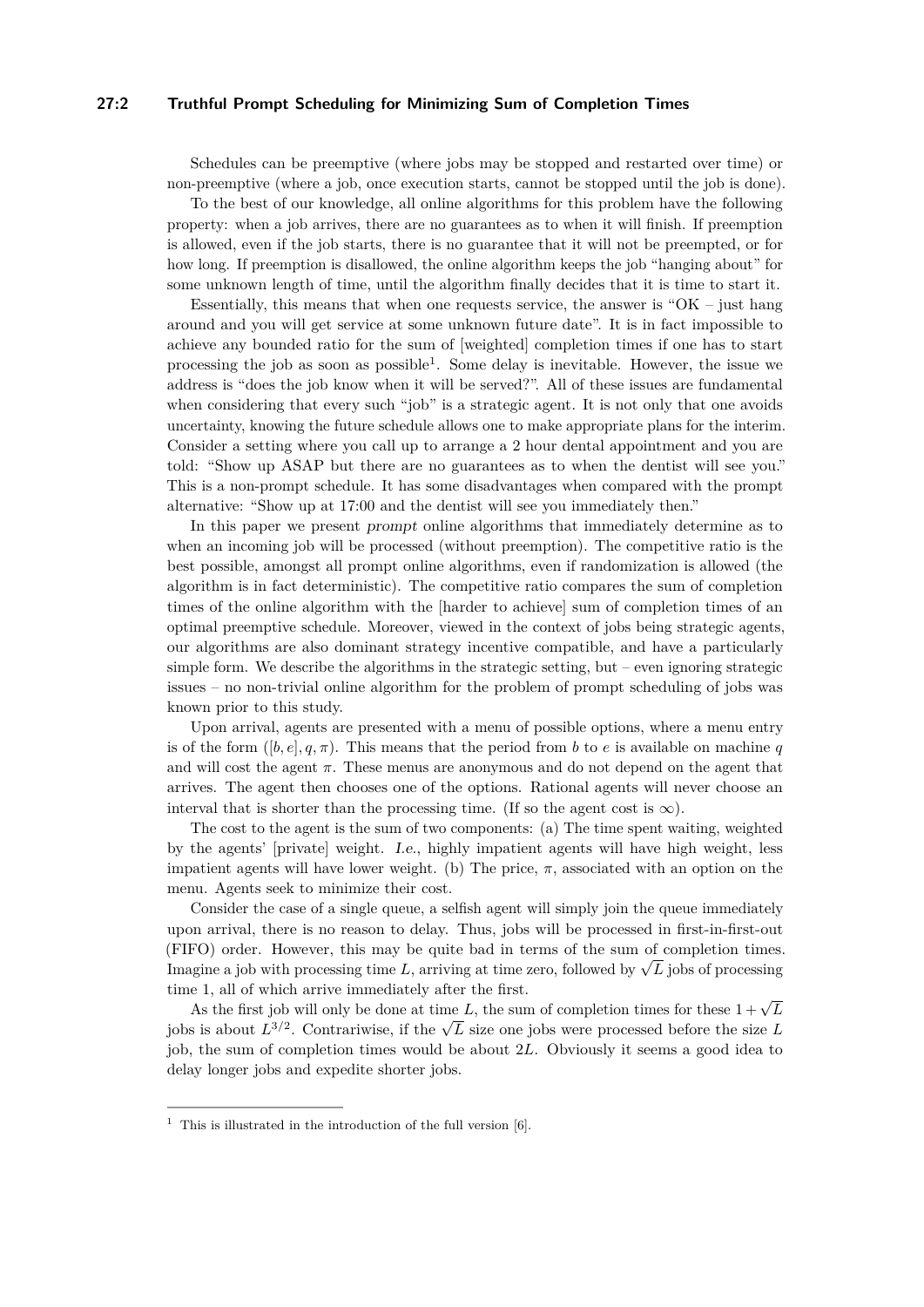Similarly, consider a first batch of *L* jobs, each of size 1 and weight 1, immediately followed by a single job of size 1 and weight *W*. For FIFO processing, the weighted sum of completion times is  $L^2/2$  (for the weight 1 jobs) plus  $(L+1) \cdot W$  (for the job of weight *W*). Optimally, the weight *W* job should be processed first, followed by the size 1 jobs. The weighted sum of completion times is then about  $W + L^2/2$ . For any constant *L* and sufficiently large *W*, the ratio between the two sums approaches  $L + 1$ .

The main question addressed in this paper is how to produce such dynamic menus so as to incentivize selfish agents towards behavior that achieves some desirable social goal, specifically, minimizing the sum of completion times. The dynamic menu is produced based on the past decisions of the previous agents and the current time<sup>[2](#page-2-0)</sup>.

We measure the quality of the solution achieved by the competitive ratio, the ratio between the sum of completion times of the selfish agents, when presented with the dynamic menus, and the minimal sum of completion times, when the future arrivals and their private values are known and there are no incentive considerations. In fact, the comparison is with the optimal preemptive schedule (which could definitely be better than the optimal non-preemptive schedule).

We consider several scenarios:

- **1.** All agents have weight 1 and arbitrary processing times, nothing known apriori on the processing times. This models cases where all agents are equally impatient but have different processing requirements. The underlying idea here is to offer menu options that delay longer jobs so that they do not overly delay many shorter jobs that arrive later.
- **2.** All agents have processing time 1 and arbitrary weight, nothing known apriori on the weights. The underlying idea here is to set prices so as to delay jobs of small weight and thus to allow later jobs of large weight to finish early.
- **3.** Jobs with arbitrary processing times and weights bounded by a known bound  $B_{\text{max}}$ . This means that we have to delay long jobs and simultaneously have to leave available time slots for jobs with large weights.

The competitive ratios for the different scenarios appear in Table [1.](#page-3-0) We remark that the lower bounds hold even if one assumes that the machines used are arbitrarily faster than the machines used by the optimal schedule that minimizes the sum of weighted completion times.

### **1.1 Related Work**

For one machine, weighted jobs, available at time zero, ordering the jobs in order of weight/ processing time minimizes the sum of competition times [\[26\]](#page-13-0). For one machine, unweighted jobs with release times, a preemptive schedule that always processes the job with the minimal remaining processing time minimizes the sum of weighted completion times [\[24,](#page-13-2) [23\]](#page-13-3). As an offline problem, where jobs cannot be executed prior to some earliest time, finding an optimal non-preemptive schedule is computationally hard [\[12\]](#page-12-2).

For parallel machines, where jobs arrive over time, a preemptive schedule that always processes the jobs with the highest priority – weight divided by remaining processing time – is a 2 approximation [\[20\]](#page-12-3). This algorithm is called weighted shortest remaining processing time (WSRPT). If all weights are one this preemptive algorithm is called shortest remaining processing time (SRPT). Other online and offline algorithms to minimize the sum of completion times appear in [\[1,](#page-11-0) [25,](#page-13-4) [12\]](#page-12-2).

<span id="page-2-0"></span><sup>2</sup> For clarity we describe the menu as though it was infinite. In fact, one can think of the process as though the menu is presented entry by entry. The selfish job will provably choose an option early on.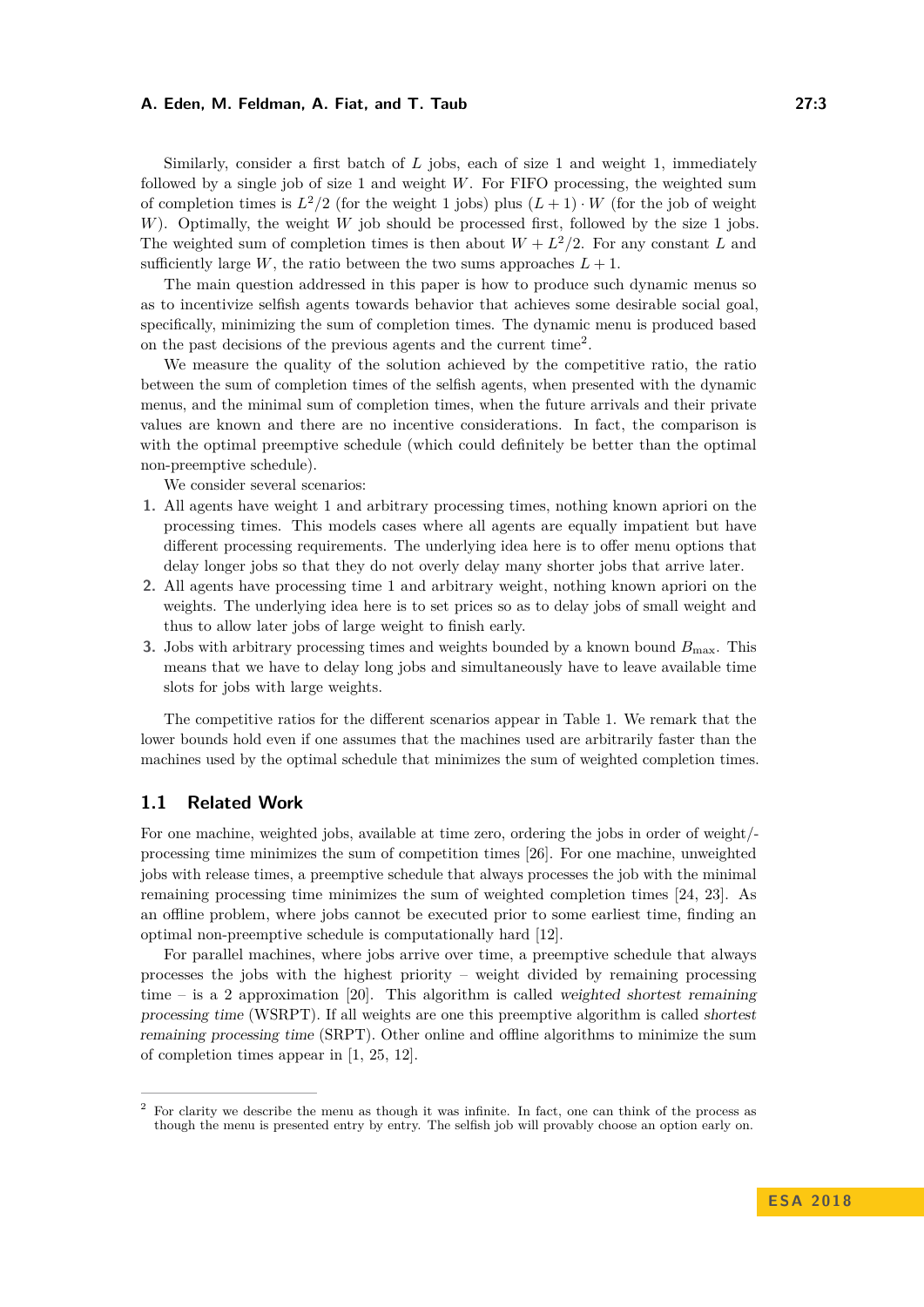### **27:4 Truthful Prompt Scheduling for Minimizing Sum of Completion Times**

<span id="page-3-0"></span>**Table 1** Competitive Ratios of our Dynamic Menus, and associated lower bounds.  $P_{\text{max}}$  is the longest job processing time in the input sequence, it is not known apriori.  $W_{\text{max}}$  is the maximal job weight in the sequence, it is not known apriori.  $B_{\text{max}}$  is an apriori upper bound on  $W_{\text{max}}$ .

| Processing<br>Time     | Job<br>Weight          | Menu<br>entries                               | Upper<br>Bound<br>Deterministic)                                    | Lower<br>Bound<br>(Randomized)                                            |
|------------------------|------------------------|-----------------------------------------------|---------------------------------------------------------------------|---------------------------------------------------------------------------|
| $p_j \in \mathbb{Z}^+$ | $w_i=1$                | intervals<br>(various lengths)<br>no prices   | $O(\log P_{\max})$                                                  | $\Omega(\log P_{\max})$                                                   |
| $p_i=1$                | $w_i \in \mathbb{Z}^+$ | unit length<br>intervals<br>with prices       | $O\left(\frac{\log W_{\max}}{(\log \log W_{\max} + \log n)}\right)$ | $\Omega(\log W_{\rm max})$                                                |
| $p_j \in \mathbb{Z}^+$ | $w_i \in \mathbb{Z}^+$ | intervals<br>(various lengths)<br>with prices | $O\left(\frac{\log B_{\max}}{(\log P_{\max} + \log n)}\right)$      | $\Omega\left(\max\left(\frac{\log B_{\max}}{\log P_{\max}}\right)\right)$ |

[\[22\]](#page-13-5) show how to convert a preemptive online algorithm into a non-preemptive online algorithm while increasing the completion time of the job by no more than a constant factor. This transformation strongly depends on not determining immediately when the job will be executed. This is in comparison to a prompt algorithm that determines when the job is executed immediately upon the job's arrival.

When selfish agents are involved, it is valuable to keep things simple [\[13\]](#page-12-4). Offering selfish agents an anonymous menu of options is an example of such a simple process. More complicated mechanisms require trust on the part of the agents.

Recently, [\[7\]](#page-12-5) considered a similar question to ours, where a job with private processing time had to choose between multiple FIFO queues, where the servers had different speeds. Here, dynamic posted prices were associated with every queue, with the goal of [approximately] minimizing the makespan, the length of time until the last job would finish. Shortly thereafter, [\[15\]](#page-12-6) used dynamic pricing to minimize the maximal flow time. Dynamic pricing schemes were considered for non-scheduling cost minimization problems in [\[3\]](#page-11-1).

A constant approximation mechanism for minimizing sum of completion times for selfish jobs was considered in [\[9\]](#page-12-7), where the setting was an offline setting, the processing time was known in advance and the weight was private information. In an online setting, [\[14\]](#page-12-8) show a constant approximation preemptive mechanism that gives an  $O(1/\epsilon^2)$  approximation to the sum of flow times when using machines that are faster by a factor of  $1 + \epsilon$ .

Online mechanisms were considered in [\[17,](#page-12-9) [8\]](#page-12-10), whereas prompt online mechanisms are defined in [\[4\]](#page-11-2).

In this paper our goals are pricing schemes that affect agents as to behave in a manner that [approximately] minimizes the sum of weighted completion times.

There is a vast body of work on machine scheduling problems, in offline and online settings, with strategic agents involved and not, and in a host of models. It is impossible to do justice to this body of work but a very short list of additional relevant papers includes [\[10,](#page-12-11) [19,](#page-12-12) [11,](#page-12-1) [18,](#page-12-13) [21,](#page-13-6) [2,](#page-11-3) [16\]](#page-12-14).

### **1.2 Organization of this paper**

In Section [2](#page-4-0) we describe our model. In Section [3](#page-5-0) we give an optimal  $O(\log P_{\max})$ -competitive menu based mechanism for the case of arbitrary [unknown] lengths and identical weights, and in Section [4](#page-10-0) we show a matching  $\Omega(\log P_{\max})$  lower bound that holds for any [randomized, non-truthful] prompt online algorithm. In the full version [\[6\]](#page-12-0) we handle the case of arbitrary weighted jobs with identical processing times and give a  $O(\log W_{\text{max}}(\log \log W_{\text{max}} + \log n))$ competitive pricing menu. An  $\Omega(W_{\text{max}})$  lower bound for this case is given.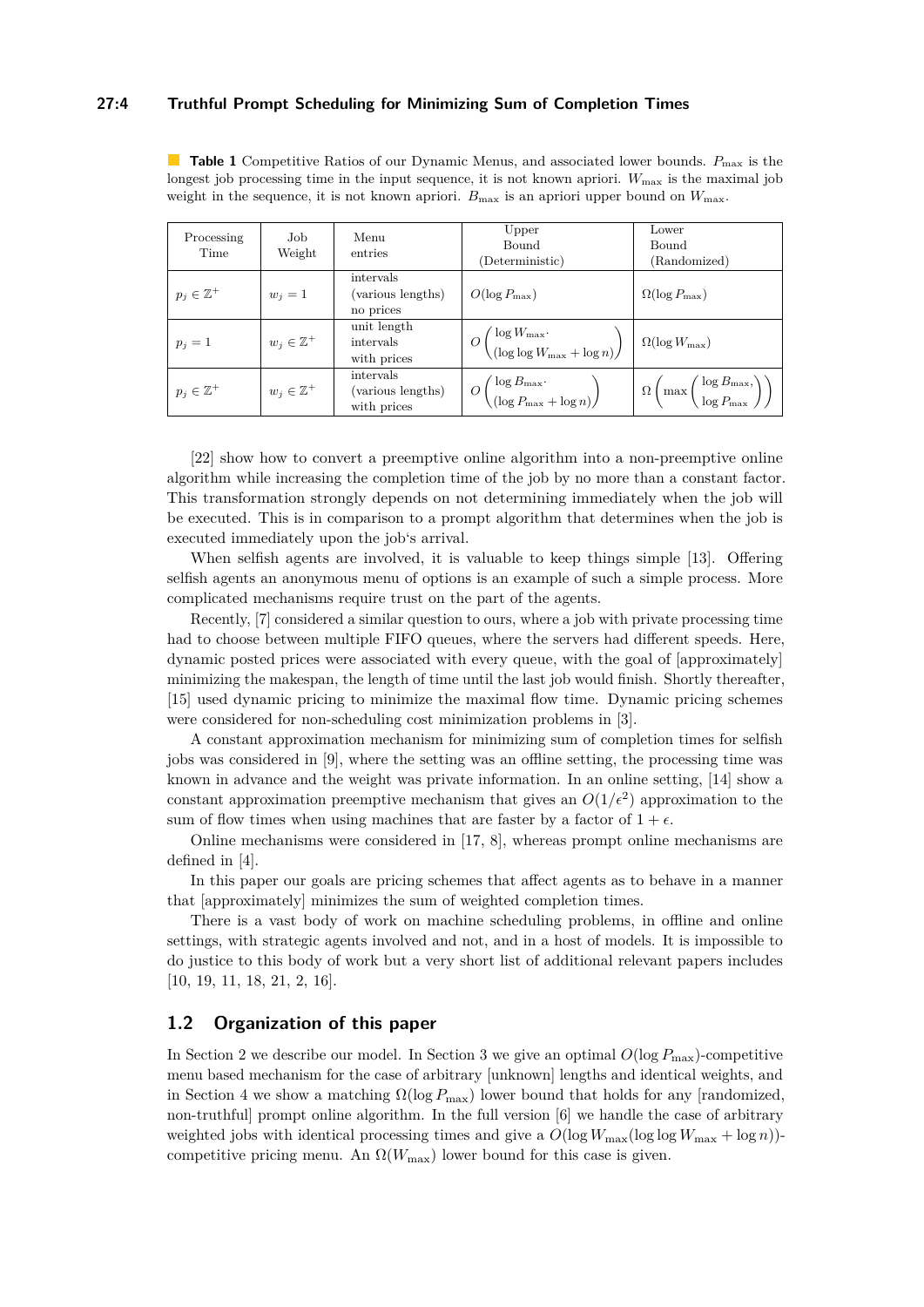# <span id="page-4-0"></span>**2 The Model**

We consider a job scheduling setting with *m* machines and *n* jobs that arrive in real time, where  $p_j$ ,  $w_j$ , and  $r_j$  are, respectively, the processing time, weight, and release time of the *j*th job to arrive. It may be that  $r_j = r_{j+1}$ , *i.e.*, more than one job arrive at the same time. However, job decisions are made sequentially in index order.

A valid input for this problem can be described as a sequence of jobs

$$
\sigma = (r_1, w_1, p_1), (r_2, w_2, p_2), \ldots, (r_n, w_n, p_n),
$$

where the release time  $r_i \leq r_{i+1}$  for  $i = 1, \ldots, n-1$ , the job weight  $w_i \geq 1$  for  $i = 1, \ldots, n$ , and the job processing time  $p_i \geq 1$  for  $i = 1, \ldots, n$ . We refer to the *j*th job in this sequence as job *j*. We use the terms size and processing time interchangeably. Let  $\sigma[1..\ell]$  be the length  $\ell$  prefix of  $\sigma$ . The total volume of a set of jobs *D*, denoted  $vol(D)$  is the sum of processing times of the jobs in *D*, i.e.,  $vol(D) = \sum_{j \in D} p_j$ .

Let  $s_j \geq r_j$  be the time at which job *j* starts processing (on some machine  $1 \leq q \leq m$ ). The completion time of job *j* is  $c_j = s_j + p_j$ .

The objective considered in this paper is to minimize the sum of [weighted] completion times; *i.e.*, we wish to minimize  $\sum_{j=1}^{n} w_j \cdot c_j$ .

For jobs *j*, *j'*, with  $j < j'$  and with  $r_j = r_{j'}$ , job *j* is assigned (or chooses) machine  $q_j$  at time  $s_j$  before job *j'* is assigned machine  $q_{j'}$  at  $s_{j'}$ . We say that  $(q_j, s_j)$  and  $(q_{j'}, s_{j'})$  overlap, if  $q_j = q_{j'}$  and  $(s_j \le s_{j'} < c_j = s_j + p_j$  or  $s_{j'} \le s_j < c_{j'} = s_{j'} + p_{j'}$ .

A valid (non-preemptive) schedule for an input  $\sigma$  is a sequence

$$
(m_1, s_1), (m_2, s_2), \ldots, (m_n, s_n)
$$

where no overlaps occur. An online algorithm determines  $(m_j, s_j)$  after seeing  $\sigma[1 \dots j]$  and before seeing job  $j + 1$ .

We consider online mechanisms where jobs are selfish agents, processing times and weights are private information, and job *j* is presented with a menu of options upon arrival. Every option on the menu is of the form  $(I, q, \pi)$  where (i) *I* is a time interval  $[b(I), e(I)]$ , with integer endpoints, and where  $b(I) \geq r_j$ , (ii)  $1 \leq q \leq m$  is some machine, and (iii)  $\pi$  is the price for choosing this entry. The menu of options presented to job *j* is computed after jobs 1,..., *j* − 1 have all made their choices and also depends on the release time of job *j*,  $r_j$ (because one cannot process a job in the past). We assume no feedback from jobs after they choose their menu options, i.e., if a job of size p chooses an interval *I* of length  $|I| > p$  on some machine, we do not know the interval is only partly used, and specifically, cannot offer the  $|I| - p$  remaining to future jobs.

For job *j* that chooses menu entry  $([b(I), e(I)], q, \pi)$  we use the following notation (i)  $I(j)$ for the interval chosen by job *j*,  $[b(I), e(I)]$ , (ii)  $M(j)$  for the machine chosen by job *j*, *q*, and (iii)  $\Pi(i)$  for the price of the entry chosen by *j*,  $\pi$ .

Although the menus we describe are infinite, one can present the menu items sequentially. With unit weight jobs, a job of processing time  $p$  will make its choice within the first  $\log p$ options presented. With unit length jobs, a job of weight *w* will make its choice within the first log *w* options presented. With arbitrary lengths and arbitrary weights, a job of processing time  $p$  and of weight  $w$  will make its choice within the first  $\log p \cdot \log w$  options presented.

The cost to job *j* with weight  $w_j$  and processing time  $p_j$  for choosing the menu entry  $([b, e], q, \pi)$  is  $\infty$  if the time interval is too short:  $e - b < p_j$ . If  $e - b \geq p_j$  then the cost to job *j* is a cost of  $w_j$  for every unit of time until job *j* starts processing, plus the extra price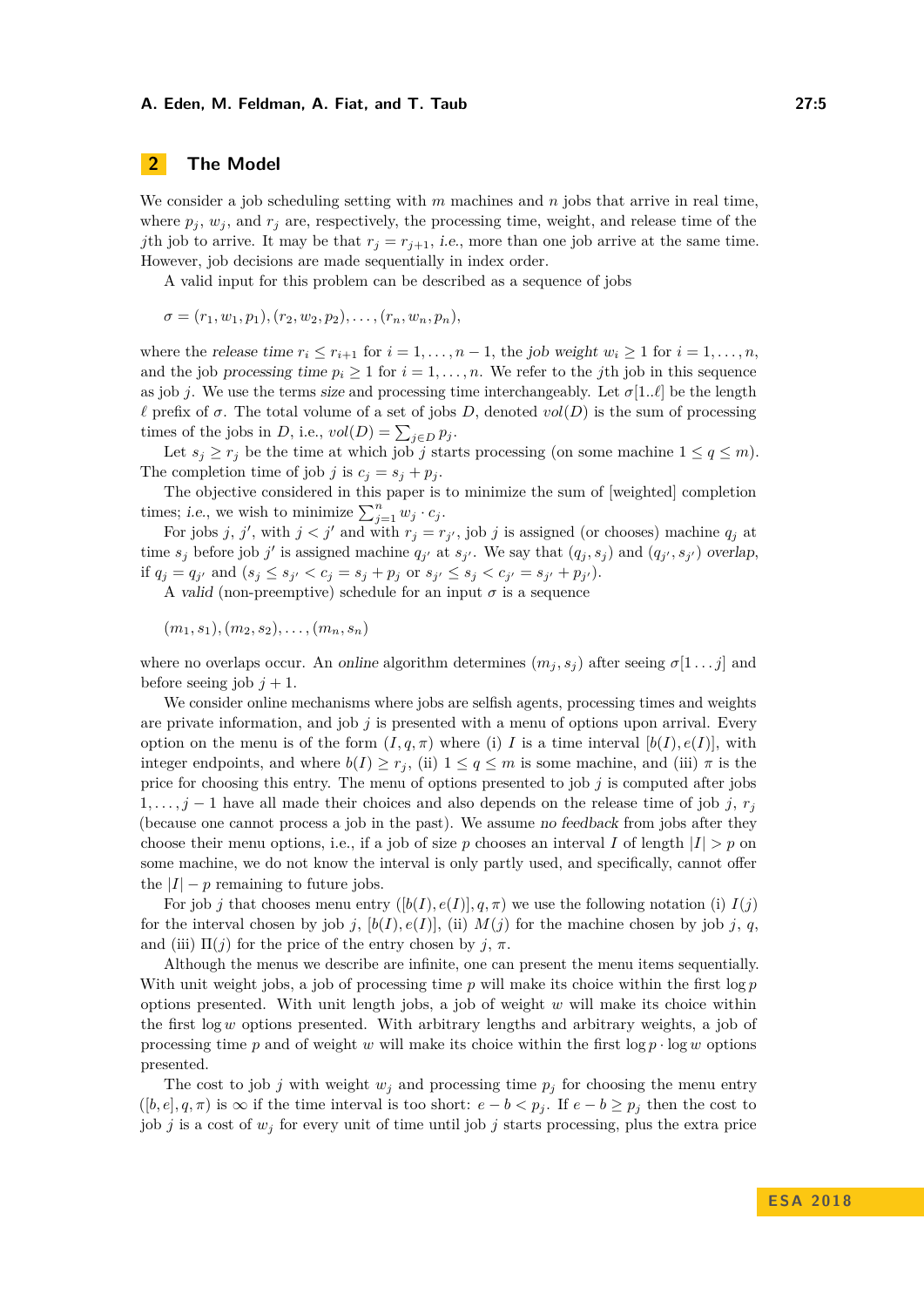from the menu. I.e., the cost to job *j* with release time  $r_j$ , processing time  $p_j$  and weight  $w_j$ , for choosing menu entry  $([b, e], q, \pi)$ ,  $e - b \geq p_i$ , is

 $(b + p_i) \cdot w_j + \pi.$ 

For the specialized cases of weight one jobs or unit length jobs the general model above is somewhat simpler:

### **2.1 Modeling weight one jobs with arbitrary Processing times**

If jobs have weight one, we give (optimal) menus that do not require pricing menu entries. Any entry on the menu is available for free. Therefore, we can simplify the menu structure as follows: The job chooses a time interval and a machine from a menu with entries of the form  $([b, e], 1 \le q \le m)$  where the first entry is a time interval, and the second entry is a machine<sup>[3](#page-5-1)</sup>.

Jobs choose from the menu one of the entries immediately upon arrival. As above, we say that job *j* chooses menu entry  $(I(j), M(j))$  where  $I(j)$  is an interval, and  $1 \leq M(j) \leq m$ .

For job *j* with arrival time  $r_j$ , and processing time  $p_j$  the cost associated with choosing the menu item  $([b, e], 1 \le q \le m)$  is  $\infty$  if  $p_j > e - b$  and  $(b + p_j)$  otherwise. Jobs always seek to minimize their cost.

# **2.2 Modeling unit length jobs of arbitrary weight**

Every job requires one unit of processing time on one of *m* different processors. Every job *j* is a selfish agent that has a private weight  $w_j$ , the cost to the job of one unit of delay.

The job chooses a machine and time slot from a menu with entries of the form  $([i, i+1], 1 \leq$  $q \leq m, \pi$ ) where the first entry is a time slot, the second entry is a machine, and the third entry is the price of this time slot on the machine.

Jobs choose from the menu one of the entries immediately upon arrival. Job *j* is said to choose menu item  $(I(j), M(j), \Pi(j))$  where  $I(j)$  is a length one interval,  $1 \leq M(j) \leq m$ , and  $\Pi(j)$  is the price to be paid for choosing this option.

For job *j* with arrival time  $r_j$ , and weight  $w_j$  the cost associated with choosing the menu item  $([i, i+1], 1 \le q \le m, \pi)$  is  $w_j(i+1) + \pi$ . Jobs always seek to minimize their cost.

# <span id="page-5-0"></span>**3 Dynamic Menu for Jobs with Heterogeneous Processing Times**

In this section we introduce a dynamic menu based mechanism, for jobs of weight one and heterogeneous processing times, with competitive ratio  $O(\log P_{\max})$ , where  $P_{\max}$  is the maximal job processing time among all jobs. Due to lack of space, the analysis of the mechanism is deferred to the full version [\[6\]](#page-12-0).

In Section [3.1](#page-5-2) we provide integer sequences and corresponding interval sequences that serve as a building block for our dynamic menu mechanism, which is presented in Section [3.2.](#page-7-0)

# <span id="page-5-2"></span>**3.1 The** *S<sup>k</sup>* **Integer and Interval Sequences**

We define sequences of integers  $S_k$ ,  $k = 0, 1, \ldots$ , as follows: Let  $S_0 = \langle 1 \rangle$  and for  $k > 0$  let  $S_k = S_{k-1} || S_{k-1} || \langle 2^k \rangle$  where  $||$  denotes concatenation. Ergo,

$$
S_0 = \langle 1 \rangle; \quad S_1 = S_0 \| S_0 \| \langle 2^1 \rangle = \langle 1, 1, 2 \rangle; \quad S_2 = S_1 \| S_1 \| \langle 2^2 \rangle = \langle 1, 1, 2, 1, 1, 2, 4 \rangle; \quad \cdots
$$

<span id="page-5-1"></span><sup>3</sup> Although the general setting allows pricing menu items, it turns out that for weight 1 jobs the optimal menu does not need to differentiate entries by price.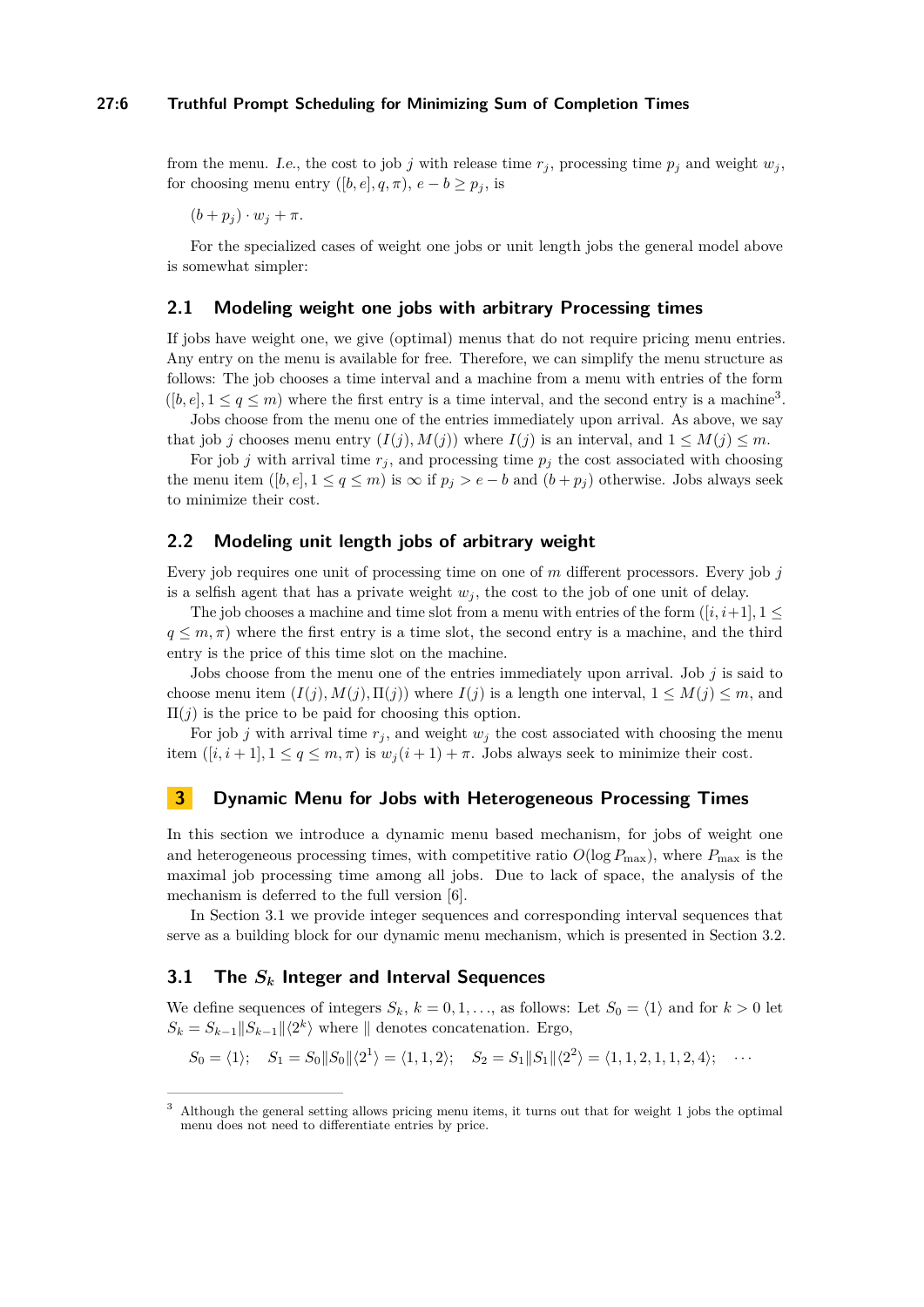Let  $n_k = 2^{k+1} - 1$  denote the length of  $S_k$  (follows inductively from  $n_0 = 1$  and  $n_k = 2n_{k-1} + 1$ . Let  $S_k[i], i = 1, \ldots, n_k$  be the *i*th element of  $S_k$ . Let  $S_{\infty}$  be an infinite sequence whose length  $n_k$  prefix is  $S_k$  (for all *k*):

$$
S_{\infty} = \langle 1, 1, 2, 1, 1, 2, 4, 1, 1, 2, 1, 1, 2, 4, 8, 1, 1, 2, 1, 1, 2, 4, 1, 1, 2, 1, 1, 2, 4, 8, 16, 1, \ldots \rangle.
$$

Let  $S_{\infty}[i], i = 1, 2, \ldots$  be the *i*th element of  $S_{\infty}$ . Note that  $S_k[i] = S_{k'}[i]$  for all  $k \leq k'$  and all  $i = 1, \ldots, n_k$ , ergo,  $S_k$  is a prefix of  $S_{k'}$  for  $k \leq k'$ .

<span id="page-6-0"></span>▶ **Lemma 1.** *For all*  $d \geq 0$ *, for all*  $0 \leq k \leq d$ *, the sum of all the*  $2^k$  *value items in*  $S_d$  *is equal*  $2^d$ *. That is,*  $\sum$ 1≤*i*≤*nd*:*Sd*[*i*]=2*<sup>k</sup>*  $2^k = 2^d$ .

We use the  $S_k$  sequences to define interval sequences. Let  $\gamma_i$  be the sum of the first *i* entries in  $S_{\infty}$ ,  $\gamma_i = \sum_{j=1}^i S_{\infty}[j]$  (i.e.,  $\gamma_1 = 1$ ,  $\gamma_2 = 2$ ,  $\gamma_3 = 4$ , etc.).

We define  $S_k(t)$ ,  $t \geq 0$ , to be a sequence of  $n_k$  consecutive intervals, the first of which starts at time *t*, and where the length of the *j*th interval equals  $S_k[i]$ . I.e.,

$$
S_k(t) = \langle [t, t + \gamma_1], [t + \gamma_1, t + \gamma_2], \dots, [t + \gamma_{n_k - 1}, t + \gamma_{n_k}] \rangle.
$$

For example

$$
S_2(2) = \langle [2,3], [3,4], [4,6], [6,7], [7,8], [8,10], [10,14] \rangle.
$$
 (1)

For any interval sequence *S* let  $b(S)$  be the start of the first interval in *S* and let  $e(S)$  be the end of the last interval in *S*. For example,  $b(S_2(2)) = 2$  and  $e(S_2(2)) = 14$ .

We say that  $S_k$  appears in  $S_d(t)$  if there exists some  $t'$  such that the interval sequence  $S_k(t')$  is a contiguous subsequence of  $S_d(t)$ . In this case we also say that  $S_k(t')$  appears in  $S_d(t)$ . Note that while  $S_k$  is a sequence of integers, both  $S_k(t')$  and  $S_d(t)$  are interval sequences.

By construction, for any *k* and any  $t \neq t'$  if  $S_k(t)$  and  $S_k(t')$  appear in some  $S_d(\tilde{t})$ , then  $[b(S_k(t)), e(S_k(t))]$  and  $[b(S_k(t')), e(S_k(t'))]$  are disjoint except for, possibly, their endpoints. Let *I* be an interval of length  $2^k$  that appears in  $S_\infty(t)$ . Then there is a unique  $t'$  such that  $S_k(t')$  appears in  $S_\infty(t)$  and *I* is the last interval of  $S_k(t')$ . It follows from Lemma [1](#page-6-0) that

- $\blacktriangleright$  **Corollary 2.** *For all*  $k \leq d$ *, for all t,*
- 1.  $S_k$  appears in  $S_d(t)$   $2^{d-k}$  times.
- **2.** *The sum of the lengths of the intervals in*  $S_d(t)$  *is*  $(d+1)2^d$ .

The interval sequences defined above suggests a new possible static algorithm. Divide the timeline of each machine into intervals as in  $S_{\infty}(0)$ , and let any job that arrives occupy the first unoccupied interval it fits in. Unfortunately, when the competitive ratio is evaluated as a function of  $P_{\text{max}}$  alone, this algorithm is  $\Omega(\sqrt{P_{\text{max}}})$  competitive<sup>[4](#page-6-1)</sup> (When the competitive ratio may be a function of  $P_{\text{max}}$  and *n*, this algorithm is  $O(\log P_{\text{max}} + \log n)$  competitive as analyzed in Theorem 5 of the full version).

- ► **Definition 3.** A state is a vector of consecutive interval sequences of the form
	- $A = \langle A_1, A_2, \cdots, A_\ell \rangle$  where
	- $A_i = S_{k_i}(t_i)$  for every  $1 \leq i \leq \ell$ ,

for some  $\ell$  (which we refer to as the *length* of *A*) and integers  $k_i$  for  $1 \le i \le \ell$ , and where  $e(A_i) = e(S_{k_i}(t_i)) \le t_{i+1} = b(A_{i+1})$  for  $1 \le i \le \ell-1$ . This means that the interval sequences are disjoint and ordered by their starting times. Note that there might be gaps between two consecutive state entries, i.e.,  $e(A_i) < b(A_{i+1})$  for some  $1 \leq i \leq \ell - 1$ .

<span id="page-6-1"></span> $4$  This is shown in Appendix B in the full version [\[6\]](#page-12-0).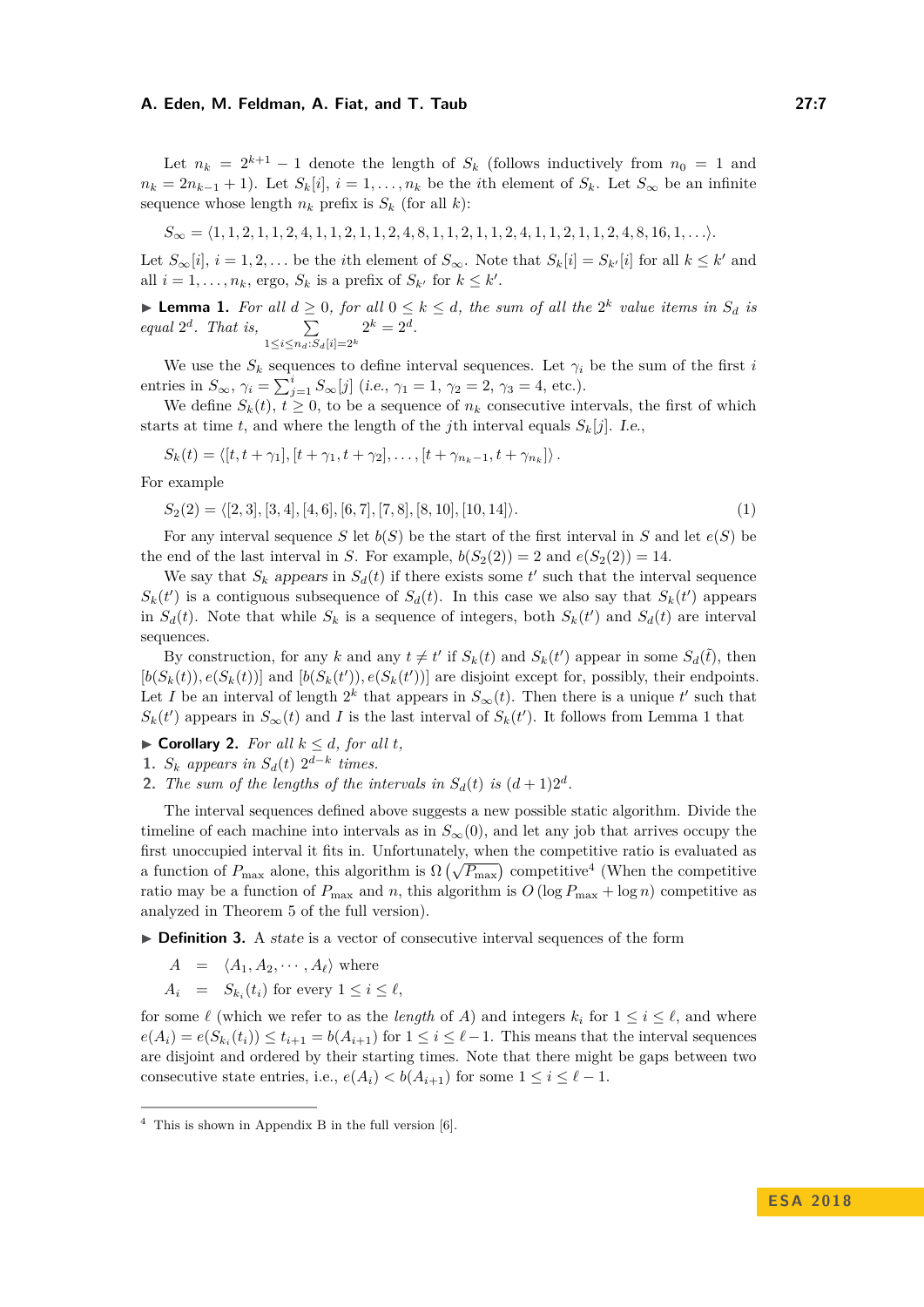#### **27:8 Truthful Prompt Scheduling for Minimizing Sum of Completion Times**

# <span id="page-7-0"></span>**3.2** *O***(log** *P***max) Competitive Dynamic Menu**

When job  $j + 1$  arrives the algorithm is in some configuration  $\psi^j = (A^j, X^j)$ , where  $A^j$  is some state of length  $\ell_j$ , and  $X^j$  is the set of intervals occupied by the previous *j* jobs. State  $A^j$  represents every machines' division of  $[0, \max_{i \in [j]} c_i]$  into time intervals (same division for all machines). This division will be kept at any future time. For every  $i < \ell_j$ ,  $A_i^j$  is fixed and will be a part of every future state, while  $A_{\ell_j}^j$  might be subject to change. We refer to  $A_{\ell_j}^j$  as the tentative sequence of state  $A^j$ .  $X^j$  keeps track of all previously allocated intervals (in all machines):  $([b, e], q) \in X^j$  means that some job  $j' \leq j$  chose the interval  $[b, e]$ on machine  $1 \le q \le m$ . Note that the size of job  $j'$ ,  $p_{j'}$ , might be strictly smaller than the length of the interval  $(e - b)$ , yet it is still considered occupied.

We note that our mechanism has the property that, roughly, every time interval in state  $A_j$  has a  $\frac{1}{\log P_{\max}}$  fraction of its volume allocated to "small" jobs.

### **Generating the Dynamic Menu**

Given a state  $A = (A_1, A_2, \ldots, A_\ell)$  and a time *t*, we define an interval sequence  $\tau$  as follows:

$$
\tau(A, t) = \begin{cases} A_1 \|A_2\| \dots \|A_\ell\| S_\infty(t) & t \ge e(A_\ell) \\ A_1 \|A_2\| \dots \|A_{\ell-1}\| S_\infty(b(A_\ell)) & t < e(A_\ell) \end{cases}
$$

*τ* is used to create the menu presented to a job *j*. We present an algorithm for the creation of the menu, based on the previous configuration  $\psi^{j-1}$ , and the current time *t*.

- Let  $\tau^{j} = \tau(A^{j-1}, r_{j}).$
- Set  $d_1$  to be the length of the first time interval in  $\tau^j$  beginning at time  $b_1 \geq t$ .
- Add  $([b_1, b_1 + d_1], q)$  to the menu for all machines  $1 \le q \le m$  in which  $[b_1, b_1 + d_1]$  is unoccupied (i.e,  $([b_1, b_1 + d_1], q) \notin X^{j-1}$ ).
- $\equiv$  Set  $i=1$
- Repeat until job  $j$  chooses an interval:
	- Let  $d_{i+1}$  be the length of the first interval longer than  $d_i$  in  $\tau^j$  that starts at time  $b_{i+1} \geq t$  (it follows that  $b_{i+1} > b_i$ ).
	- Add  $([b_{i+1}, b_{i+1} + d_{i+1}], q)$  to the menu for all machines  $1 \le q \le m$  in which  $[b_{i+1}, b_{i+1} + d_{i+1}]$  is unoccupied (i.e.,  $([b_{i+1}, b_{i+1} + d_{i+1}], q) \notin X^{j-1}$ ).  $=$  Set  $i = i + 1$ .

By construction, no job will ever choose a time interval that starts before the job arrival time, nor will it ever choose a slot that has already been chosen.

A selfish job of length  $p_j$  always chooses a menu entry of the form  $([b, e], q)$  where *b* is the earliest menu entry with  $p_j \leq e - b$ .

# **Updating States**

After job *j* makes its choice of menu entry,  $(I(j), M(j))$ , we update the configuration from  $\psi^{j-1} = (A^{j-1}, X^{j-1})$  to  $\psi^j = (A^j, X^j)$ . Clearly,  $X^j = X^{j-1} \cup \{(I(j), M(j))\}$ . In the rest of this section we describe how to compute  $A^j$ .

Recall that a state is a vector of consecutive and disjoint interval sequences. Initially,  $A^0 = \langle \rangle$  with length  $\ell_0 = 0$  and  $A^0_{\ell_0}$  is an empty sequence with  $b (A^0_{\ell_0}) = e (A^0_{\ell_0}) = 0$ .  $A^j$ always contains all of  $A^{j-1}$ 's interval sequences except possibly the tentative sequence  $A^{j-1}_{\ell_{j-1}}$ . When job *j* of size  $2^k$  chooses an interval, the new tentative sequence  $A^j_{\ell_j}$  can be one of the following: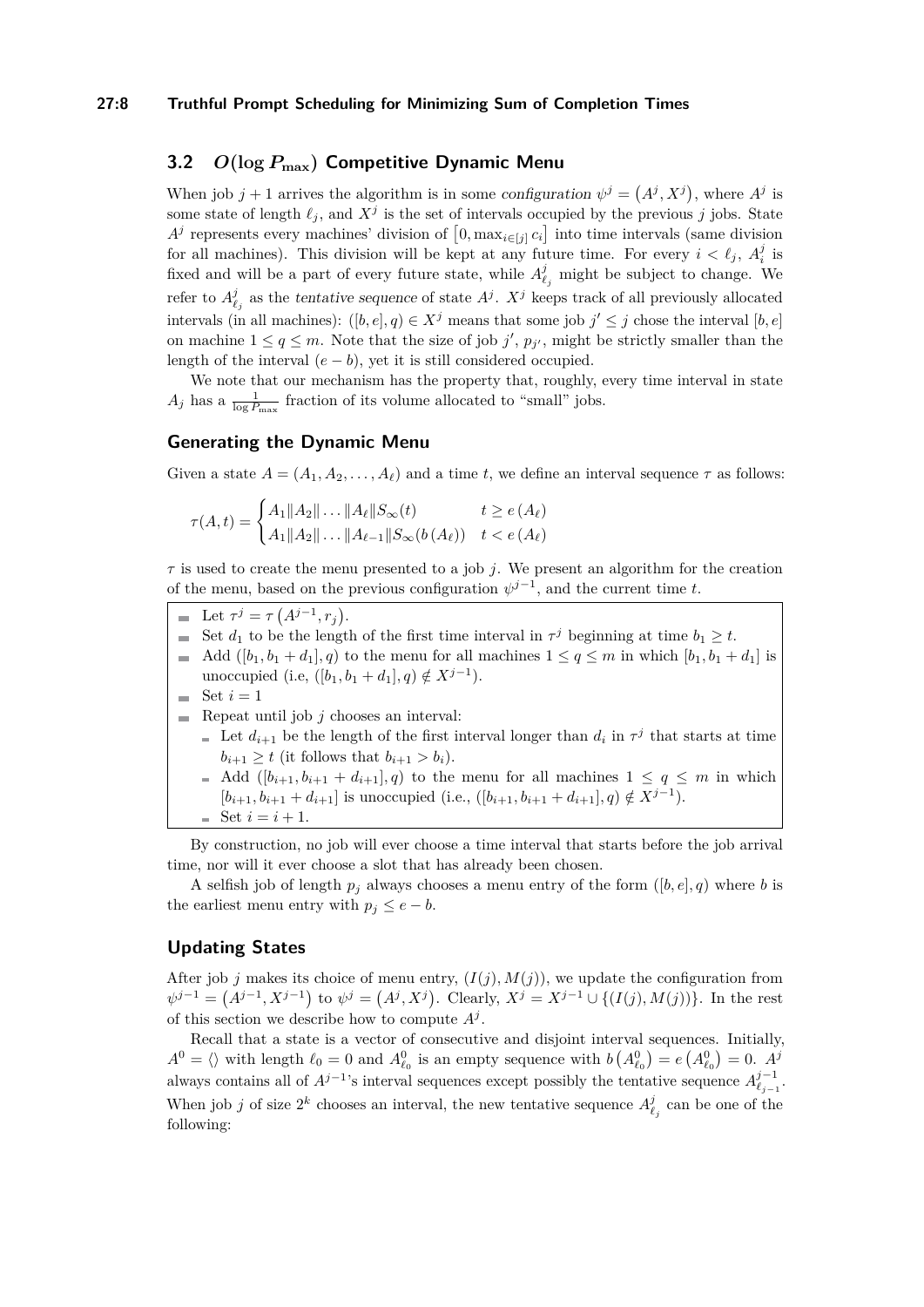|                | $\ell_j$       | $A_{\ell,i}$                                                                         | $c_j \leq e\left(A_{\ell_{j-1}}^{j-1}\right)$ | $r_j \geq e\left(A_{\ell_{j-1}}^{j-1}\right)$ | $= S_d(t)$<br>$\ell_{j-1}$<br>$k \leq d$ |  |  |
|----------------|----------------|--------------------------------------------------------------------------------------|-----------------------------------------------|-----------------------------------------------|------------------------------------------|--|--|
|                | $\ell_{i-1}$   | $i_{j-1}$                                                                            | True                                          | -                                             |                                          |  |  |
| $\overline{2}$ | $\ell_{j-1}+1$ | $S_k(r_j)$                                                                           | False                                         | True                                          |                                          |  |  |
| 3              | $\ell_{j-1}$   | $S_k$<br>$\epsilon$<br>$A'_{\ell_{j-1}}$                                             | False                                         | False                                         | True                                     |  |  |
| 4              | $\ell_{i-1}$   | $\overline{\mathbf{u}}$ $\overline{\mathbf{u}}$<br>$S_k$<br>b<br>$A'_{\ell_{j-1}}$ . | False                                         | False                                         | False                                    |  |  |

<span id="page-8-0"></span>**Table 2** Update rules: After job *j* makes its choice (and  $c_j$  is determined), the new state  $A^j$  is a function of (i)  $A^{j-1}$ , (ii) release time  $r_j$ , (iii) processing time  $p_j = 2^k$ , and (iv) completion time  $c_j$ .

- **1.** Unchanged from former: The new tentative sequence in  $A<sup>j</sup>$  is the same as the former tentative sequence in  $A^{j-1}$ , *i.e.*,  $A^j_{\ell_j} = A^{j-1}_{\ell_{j-1}}$ . This happens when  $I(j) \in A^{j-1}$ , see entry 1 in Table [2.](#page-8-0)
- **2.** Disjoint from former: The former tentative sequence,  $A_{\ell_{j-1}}^{j-1}$  becomes fixed, and the new tentative sequence  $A^j_{\ell_j}$  is disjoint from the former. The tentative sequence in  $A^{j-1}$ ,  $A^{j-1}_{\ell_{j-1}}$ , is the  $\ell_{j-1}$ th element in all future states  $A^i$ , for  $i \geq j$ . See entries 2 and 3 in Table [2.](#page-8-0)
- **3.** Extension of former: The new tentative sequence is an extension of the former tentative sequence. I.e., if  $A_{\ell_{j-1}}^{j-1} = S_d(t)$  then  $\ell_j = \ell_{j-1}$  and  $A_{\ell_j}^j = S_k(t), k > d$ . See entry 4 in Table [2.](#page-8-0)

Let  $A_i^j, A_{i+1}^j$  be two consecutive interval sequences in a state  $A^j$ . If  $b\left(A_{i+1}^j\right) > e\left(A_i^j\right)$ , we say the interval  $\left[ e\left(A_i^j\right), b\left(A_{i+1}^j\right) \right]$  is a gap.

Figure [1](#page-9-0) is an example with 5 jobs that arrive over time, and the matching configuration changes. The jobs in Figure [1](#page-9-0) illustrate cases 1–4 from Table [2](#page-8-0) in the following order: case 2 for job 1, case 1 for job 2, case 3 for job 3, case 4 for job 4 and case 2 for job 5.

# **3.2.1 High level overview of the analysis**

Due to lack of space, we only give a high level overview of the analysis. The full analysis appears in Section 3.4 of the full version [\[6\]](#page-12-0). We first show that w.l.o.g. one may assume that all job lengths are powers of 2 and that the adversary's schedule never includes gaps. In our analysis, we compare the completion time of each job under our mechanism with the completion time of the same job under SRPT. Let *j* be a job in the input sequence. We define  $D(j) = \{j' \le j | p_{j'} \le p_j\}$  to be the set of all jobs that arrived no later than job *j* and that are no bigger (note  $j \in D(j)$ ). These jobs are all completed no later than job *j* both under our mechanism and under SRPT, implying  $c_j^* \geq \frac{1}{m} vol(D(j))$  (where  $c_j^*$  is the completion time of job *j* under SRPT). Our analysis is based upon this observation. We show that the mechanism depicted above ensures that  $c_j = O(\log P_{\max}) \cdot c_j^*$  for every job *j*. Since SRPT is an  $O(1)$ -competitive algorithm, this immediately implies the following.

 $\blacktriangleright$  **Theorem 4.** *Our mechanism is*  $O(\log P_{\max})$ *-competitive.* 

# **3.3 Arbitrary processing times, weight**  $\leq B_{\text{max}}$

The static algorithm suggested at the end of Section [3.1](#page-5-2) used for weight one jobs of arbitrary sizes can be easily adapted to weights in some predetermined range from 1 to  $B_{\text{max}}$ . Replicate every interval in the sequence  $S_{\infty}(0)$  log  $B_{\max} + 1$  times. For  $\ell = 0, \ldots, \log B_{\max}$ , the  $\ell$ th copy is designed to hold only jobs of weight  $\geq 2^{\ell}$ . To achieve this, one associates prices with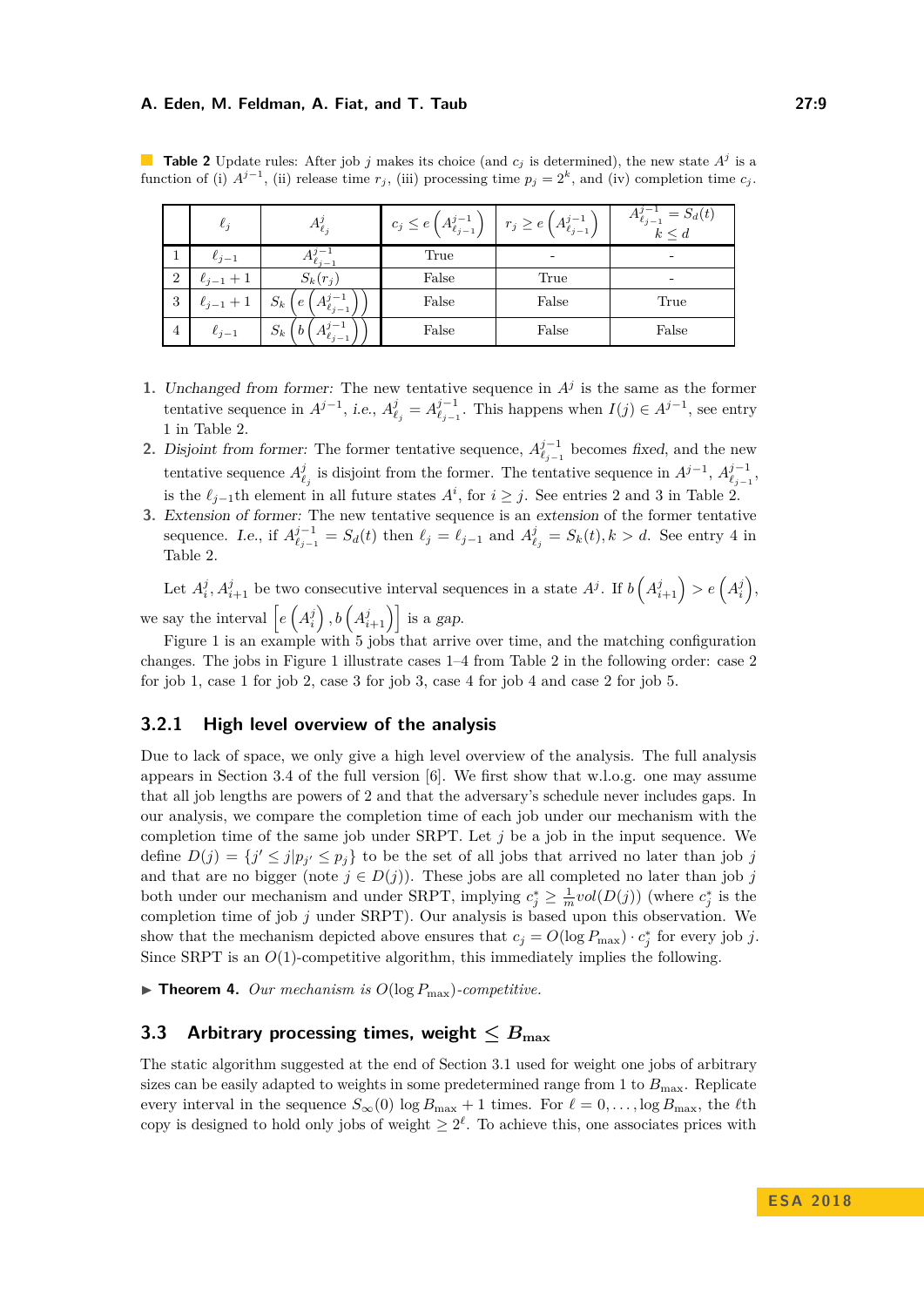## <span id="page-9-0"></span>**27:10 Truthful Prompt Scheduling for Minimizing Sum of Completion Times**

a) The menu presented to job 1 at time  $r_1 = 0$ .  $A^0 = \langle , \tau^1 = S_{\infty}(0)$ .

| Job 1 chooses an earliest vacant interval of length $\geq p_1 = 2$ .<br>$\mathbf{r}$ |  |  |  |  |  |  |  |  |  |  |
|--------------------------------------------------------------------------------------|--|--|--|--|--|--|--|--|--|--|

b) The menu presented to job 2 at time  $r_2 = 1.2$ .  $A^1 = (S_1(0))$ ,  $\tau^2 = S_{\infty}(0)$ .

|  |  |  |  | $\cdots$ |
|--|--|--|--|----------|
|  |  |  |  |          |
|  |  |  |  |          |

 $\ddot{r_2}$ Job 2 chooses an earliest vacant interval of length  $\geq p_2 = 1$  (It catches a whole length 2 interval).

|  | c) The menu presented to job 3 at time $r_3 = 2$ . $A^2 = (S_1(0))$ , $\tau^3 = S_{\infty}(0)$ . |  |  |  |  |  |  |  |      |  |  |  |  |  |
|--|--------------------------------------------------------------------------------------------------|--|--|--|--|--|--|--|------|--|--|--|--|--|
|  |                                                                                                  |  |  |  |  |  |  |  | 1.11 |  |  |  |  |  |
|  |                                                                                                  |  |  |  |  |  |  |  |      |  |  |  |  |  |
|  |                                                                                                  |  |  |  |  |  |  |  |      |  |  |  |  |  |
|  | Job 3 chooses an earliest vacant interval of length $\geq p_3 = 1$ .<br>$r_{\rm a}$              |  |  |  |  |  |  |  |      |  |  |  |  |  |

d) The menu presented to job 4 at time  $r_4 = 4.3$ .  $A^3 = (S_1(0), S_0(4)), \tau^4 = S_{\infty}(4)$ .

|                                                                            |  |  |    |  |  |  |  |  |  |  |  | $\cdots$ |
|----------------------------------------------------------------------------|--|--|----|--|--|--|--|--|--|--|--|----------|
|                                                                            |  |  |    |  |  |  |  |  |  |  |  |          |
|                                                                            |  |  | 12 |  |  |  |  |  |  |  |  |          |
| Job 4 chooses an earliest vacant interval of length $\geq p_4 = 2$ .<br>r. |  |  |    |  |  |  |  |  |  |  |  |          |

e)The menu presented to job 5 at time  $r_5 > 8$ .  $A^4 = (S_1(0), S_1(4)), \tau^5 = S_{\infty}(r_5)$ .

|             | $\mathbf{I}$ | и |    |  | и<br>ᆠ |  | ÷ |  | n        |  |  |  |  | ∍ | $\cdots$ |
|-------------|--------------|---|----|--|--------|--|---|--|----------|--|--|--|--|---|----------|
| п           |              |   |    |  | J3     |  |   |  | v<br>. . |  |  |  |  |   |          |
| $\sim$<br>୵ |              |   | 12 |  |        |  |   |  | "        |  |  |  |  |   |          |
|             |              |   |    |  |        |  |   |  |          |  |  |  |  |   |          |

f) The final configuration of the mechanism,  $A^5 = \langle S_1(0), S_1(4), S_1(r_5) \rangle$ .

| и | в |  |  | м |  |  |  |  |
|---|---|--|--|---|--|--|--|--|
|   |   |  |  |   |  |  |  |  |
|   |   |  |  |   |  |  |  |  |

**Figure 1** Changing Menus of the Dynamic Menu Algorithm, as jobs arrive and make choices. The two bottom rows in the tables represents two machines. An *X* in a machine cell represents an (interval,machine) entry in the currently presented menu. A dashed line marks the release time of the current job. Gray cells represent choices previously made by jobs. A gap is represented by a rectangle filled with vertical lines. A rectangle outline in the top row of a table represents the tentative sequence before job *j* makes it choice, i.e.,  $A_{\ell_{j-1}}^{j-1}$ . Note that this example does not make the simplicity assumptions made in the analysis.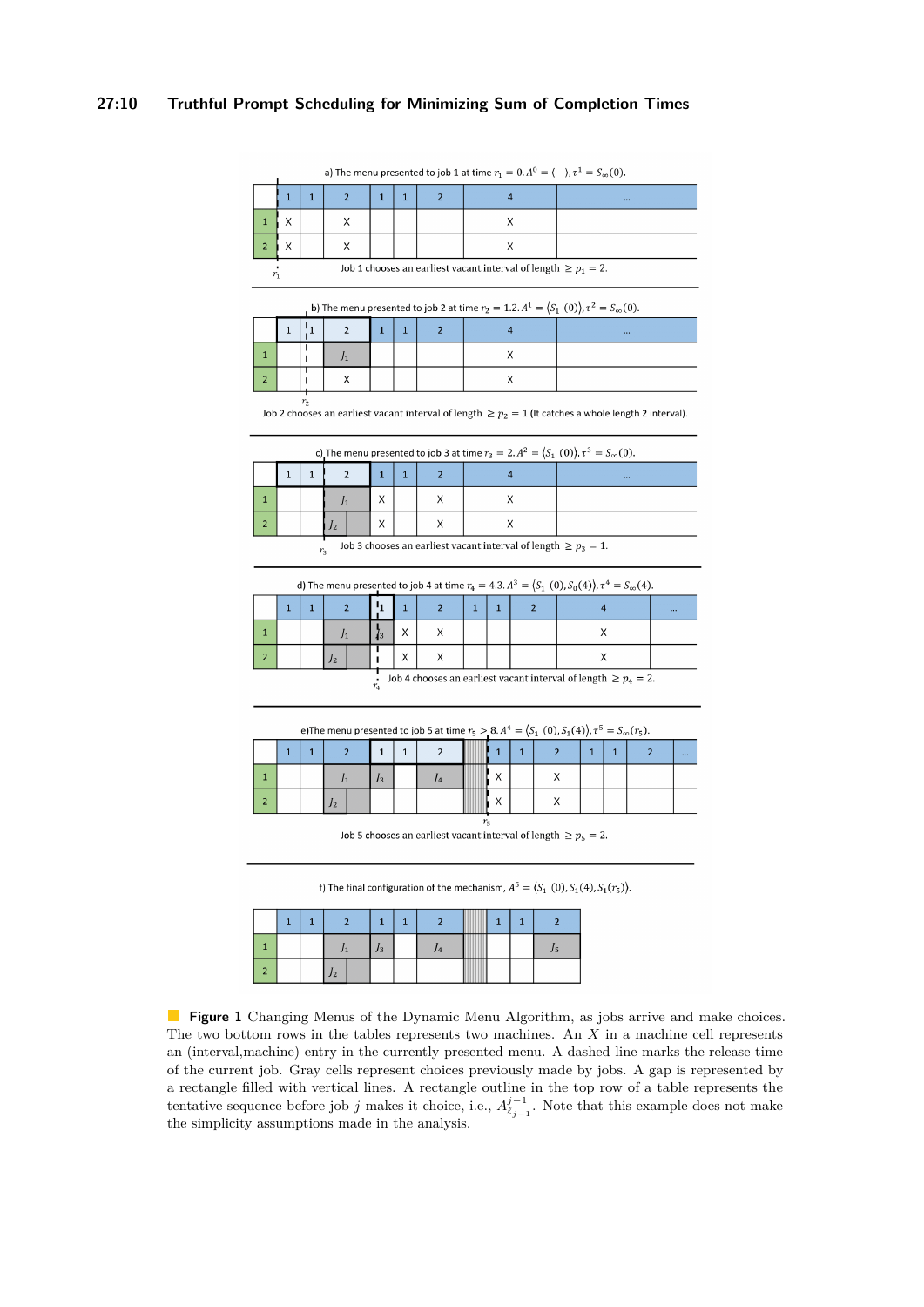such intervals, as done in Section 5 of the full version. The analysis preformed in Appendix A of the full version holds when multiplying every element with  $\log B_{\text{max}} + 1$ , implying a competitive ratio of  $O((\log P_{\max} + \log n) \cdot \log B_{\max}).$ 

# <span id="page-10-0"></span>**4 Lower Bound on the Competitive Ratio for any Prompt Online Algorithm, Arbitrary Lengths**

We now show that any prompt online scheduling algorithm must have a competitive ratio of  $\Omega$  (log  $P_{\text{max}}$ ), even if randomization is allowed.

Let *c* be the competitive ratio of some algorithm ALG as a function of  $P_{\text{max}}$ . Consider the following sequence, for  $P$  to be determined later:

For  $i = 0, \ldots, 16c$ :

- $n_i = 2^i$  jobs of size  $P_i = \frac{P}{2^i}$  arrive one after the other (at time 0).
- If the expected number of  $P_i$  sized jobs with completion time greater than  $8cP$  is at least  $n_i/2$ , stop the sequence. Let *j* be the last iteration.

Note that for every  $i = 0, \ldots, 16c$  it holds that  $n_i \cdot P_i = P$ .

<span id="page-10-1"></span>**► Lemma 5.** *There must be an iteration*  $j \in \{0, \ldots, 16c\}$  *for which in expectation more than half of the jobs have completion time greater than* 8*cP .*

**Proof.** Let  $X_i$  be a random variable representing the number of size  $P_i$  jobs, with completion time greater than 8*cP*. If for all  $i \in \{0, \ldots, 16c\}$ ,  $\mathbb{E}[X_i] \leq n_i/2$ , then the total expected volume of jobs completed before time 8*cP* is at least

$$
\sum_{i=0}^{16c} \mathbb{E} [(n_i - X_i) \cdot P_i] \geq \sum_{i=0}^{16c} \frac{n_i}{2} \cdot P_i = \sum_{i=0}^{16c} \frac{P}{2} > 8cP,
$$

a contradiction.

**Find Theorem 6.** *Any random prompt online algorithm must be*  $\Omega$  (log  $P_{\text{max}}$ ) *competitive for the above sequence.*

**Proof.** According to Lemma [5,](#page-10-1) there must be some  $j \in \{0, \ldots, 16c\}$  for which in expectation at least half of the jobs are completed after time  $8cP$ . Given this *j*, we give bounds on both OPT and ALG. Let  $X_i$  be as in Lemma [5.](#page-10-1) In ALG,  $\mathbb{E}[X_i] > n_i/2$ , thus:

$$
\mathbb{E}\left[\text{Cost}(\text{ALG})\right] > \mathbb{E}\left[X_j \cdot 8c\mathbf{P}\right] > 8c\mathbf{P} \cdot \frac{n_j}{2} = 4c\mathbf{P} \cdot n_j. \tag{2}
$$

In OPT, the jobs are scheduled from the smallest one (of size  $P_i$ ) to the biggest one (of size  $P_0 = P$ ). The *k*th job of size  $P_i$  to be scheduled, is completed after all jobs smaller than it (of sizes  $P_{i+1}, \ldots, P_j$ ) and after  $k-1$  jobs of size  $P_i$ , and therefore has a completion time of

$$
\left(\sum_{\ell=i+1}^{j} n_{\ell} \cdot P_{\ell}\right) + P_{i} \cdot (k-1) + P_{i} = P_{i} \cdot k + \sum_{\ell=i+1}^{j} n_{\ell} \cdot P_{\ell}.
$$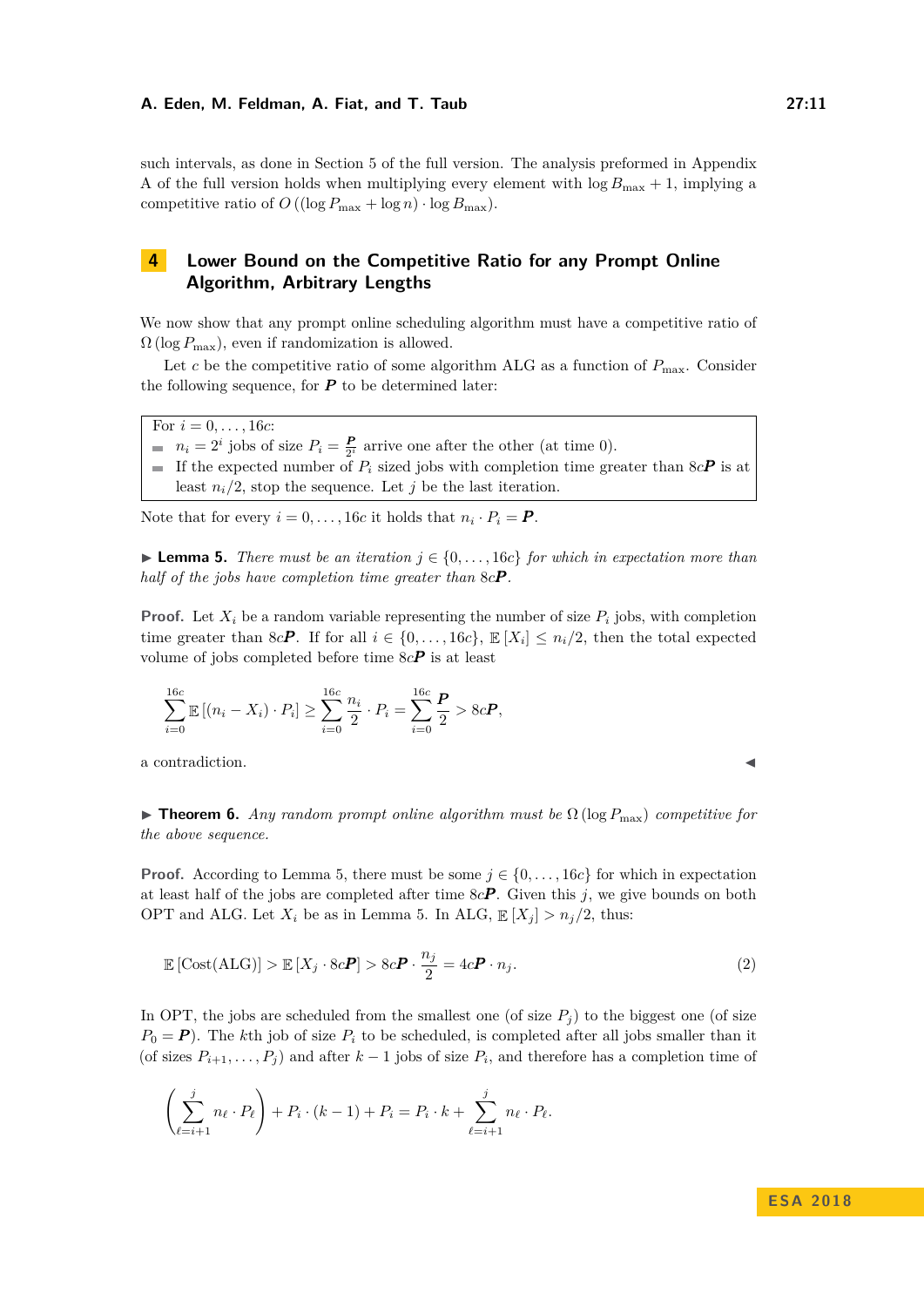### **27:12 Truthful Prompt Scheduling for Minimizing Sum of Completion Times**

Summing over all jobs of all sizes, we have

Cost(OPT) = 
$$
\sum_{i=0}^{j} \left( \sum_{k=1}^{n_i} \left( P_i \cdot k + \sum_{\ell=i+1}^{j} n_\ell \cdot P_\ell \right) \right)
$$
  
= 
$$
\sum_{\substack{k=1 \ \text{odd } k}}^{n_j} P_j \cdot k + \sum_{\substack{i=0 \ k=1}}^{j-1} \sum_{k=1}^{n_i} P_i \cdot k + \sum_{\substack{i=0 \ \text{odd } k}}^{j-1} \left( \sum_{\ell=i+1}^{j} n_\ell \cdot P_\ell \right) \cdot n_i.
$$
 (3)

We now bound each term of  $Cost(OPT)$  separately.

<span id="page-11-4"></span>
$$
(i): P_j \sum_{k=1}^{n_j} k < P_j \cdot n_j^2 = \boldsymbol{P} \cdot n_j. \tag{4}
$$

<span id="page-11-5"></span>
$$
(ii): \sum_{i=0}^{j-1} P_i \sum_{k=1}^{n_i} k < \sum_{i=0}^{j-1} P_i \cdot n_i^2 = \boldsymbol{P} \cdot \sum_{i=0}^{j-1} 2^i \leq \boldsymbol{P} \cdot 2^j = \boldsymbol{P} \cdot n_j. \tag{5}
$$

For (*iii*) we have

<span id="page-11-6"></span>
$$
(iii): \sum_{i=0}^{j-1} \left( \sum_{\ell=i+1}^{j} n_{\ell} \cdot P_{\ell} \right) \cdot n_{i} = \sum_{i=0}^{j-1} \sum_{\ell=i+1}^{j} \mathbf{P} \cdot 2^{i} = \mathbf{P} \sum_{i=0}^{j-1} (j-i) 2^{i} = \mathbf{P} \sum_{i=1}^{j} i \cdot 2^{j-i}
$$

$$
= \mathbf{P} \cdot 2^{j} \sum_{i=1}^{j} \frac{i}{2^{i}} \le 2\mathbf{P} \cdot n_{j}.
$$
(6)

From Equations [\(4\)](#page-11-4), [\(5\)](#page-11-5) and [\(6\)](#page-11-6), we get that  $Cost(OPT) \leq 4P \cdot n_i$ . Therefore,

 $\mathbb{E} \left[ \text{Cost}(\text{ALG}) / \text{Cost}(\text{OPT}) \right] > c$ 

in contradiction to the assumption that ALG is *c*-competitive.

For the input sequence to be valid, it must be that  $P_j \geq 1$ . As  $j \leq 16c$ , it is sufficient that  $c(P) \leq \frac{1}{16} \log P$ , as in this case,  $P_{16c} = \frac{P}{2^{16c}} \geq 1$ . So for every competitive ratio function *c* such that  $c(P_{\text{max}}) = o(\log P_{\text{max}})$  there exists a sufficiently large  $P$  for which  $c(P) \leq \frac{1}{16} \log P$ , and our input is a valid counter example.

#### **References**

- <span id="page-11-0"></span>**1** J. Bruno, E. G. Coffman, Jr., and R. Sethi. Scheduling independent tasks to reduce mean finishing time. *Commun. ACM*, 17(7):382–387, 1974. [doi:10.1145/361011.361064](http://dx.doi.org/10.1145/361011.361064).
- <span id="page-11-3"></span>**2** George Christodoulou, Elias Koutsoupias, and Akash Nanavati. Coordination mechanisms. In *Automata, Languages and Programming: 31st International Colloquium, IC-ALP 2004, Turku, Finland, July 12-16, 2004. Proceedings*, pages 345–357, 2004. [doi:](http://dx.doi.org/10.1007/978-3-540-27836-8_31) [10.1007/978-3-540-27836-8\\_31](http://dx.doi.org/10.1007/978-3-540-27836-8_31).
- <span id="page-11-1"></span>**3** Ilan Reuven Cohen, Alon Eden, Amos Fiat, and Lukasz Jez. Pricing online decisions: Beyond auctions. In Piotr Indyk, editor, *Proceedings of the Twenty-Sixth Annual ACM-SIAM Symposium on Discrete Algorithms, SODA 2015, San Diego, CA, USA, January 4-6, 2015*, pages 73–91. SIAM, 2015. [doi:10.1137/1.9781611973730.7](http://dx.doi.org/10.1137/1.9781611973730.7).
- <span id="page-11-2"></span>**4** Richard Cole, Shahar Dobzinski, and Lisa Fleischer. Prompt mechanisms for online auctions. In *Proceedings of the 1st International Symposium on Algorithmic Game Theory*, SAGT '08, pages 170–181, Berlin, Heidelberg, 2008. Springer-Verlag. [doi:10.1007/](http://dx.doi.org/10.1007/978-3-540-79309-0_16) [978-3-540-79309-0\\_16](http://dx.doi.org/10.1007/978-3-540-79309-0_16).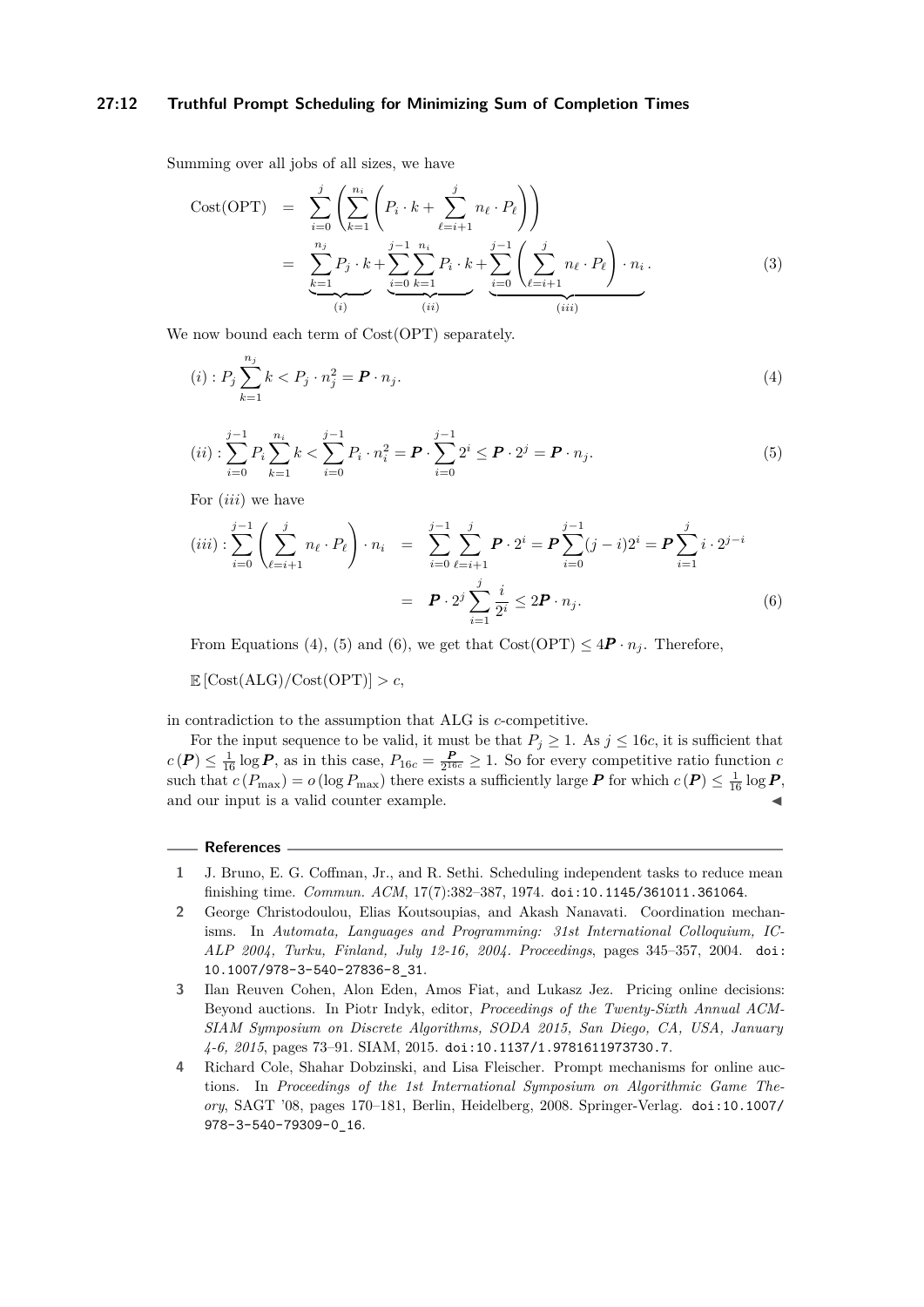- <span id="page-12-15"></span>**5** Constantinos Daskalakis, Moshe Babaioff, and Hervé Moulin, editors. *Proceedings of the 2017 ACM Conference on Economics and Computation, EC '17, Cambridge, MA, USA, June 26-30, 2017*. ACM, 2017.
- <span id="page-12-0"></span>**6** Alon Eden, Michal Feldman, Amos Fiat, and Tzahi Taub. Prompt scheduling for selfish agents. *CoRR*, abs/1804.03244, 2018. [arXiv:1804.03244](http://arxiv.org/abs/1804.03244).
- <span id="page-12-5"></span>**7** Michal Feldman, Amos Fiat, and Alan Roytman. Makespan minimization via posted prices. In Daskalakis et al. [\[5\]](#page-12-15), pages 405–422. [doi:10.1145/3033274.3085129](http://dx.doi.org/10.1145/3033274.3085129).
- <span id="page-12-10"></span>**8** Eric J. Friedman and David C. Parkes. Pricing wifi at starbucks: Issues in online mechanism design. In *Proceedings of the 4th ACM Conference on Electronic Commerce*, EC '03, pages 240–241, New York, NY, USA, 2003. ACM. [doi:10.1145/779928.779978](http://dx.doi.org/10.1145/779928.779978).
- <span id="page-12-7"></span>**9** Vasilis Gkatzelis, Evangelos Markakis, and Tim Roughgarden. Deferred-acceptance auctions for multiple levels of service. In Daskalakis et al. [\[5\]](#page-12-15), pages 21–38. [doi:10.1145/](http://dx.doi.org/10.1145/3033274.3085142) [3033274.3085142](http://dx.doi.org/10.1145/3033274.3085142).
- <span id="page-12-11"></span>**10** R. L. Graham. Bounds for certain multiprocessing anomalies. *Bell System Technical Journal*, 45:1563–1581, 1966.
- <span id="page-12-1"></span>**11** Ronald L Graham, Eugene L Lawler, Jan Karel Lenstra, and AHG Rinnooy Kan. Optimization and approximation in deterministic sequencing and scheduling: a survey. In *Annals of discrete mathematics*, volume 5, pages 287–326. Elsevier, 1979.
- <span id="page-12-2"></span>**12** Leslie A. Hall, Andreas S. Schulz, David B. Shmoys, and Joel Wein. Scheduling to minimize average completion time: Off-line and on-line approximation algorithms. *Math. Oper. Res.*, 22(3):513–544, 1997. [doi:10.1287/moor.22.3.513](http://dx.doi.org/10.1287/moor.22.3.513).
- <span id="page-12-4"></span>**13** Jason D. Hartline and Tim Roughgarden. Simple versus optimal mechanisms. In *Proceedings 10th ACM Conference on Electronic Commerce (EC-2009), Stanford, California, USA, July 6–10, 2009*, pages 225–234, 2009. [doi:10.1145/1566374.1566407](http://dx.doi.org/10.1145/1566374.1566407).
- <span id="page-12-8"></span>**14** Sungjin Im and Janardhan Kulkarni. Fair online scheduling for selfish jobs on heterogeneous machines. In Christian Scheideler and Seth Gilbert, editors, *Proceedings of the 28th ACM Symposium on Parallelism in Algorithms and Architectures, SPAA 2016, Asilomar State Beach/Pacific Grove, CA, USA, July 11-13, 2016*, pages 185–194. ACM, 2016. [doi:10.](http://dx.doi.org/10.1145/2935764.2935773) [1145/2935764.2935773](http://dx.doi.org/10.1145/2935764.2935773).
- <span id="page-12-6"></span>**15** Sungjin Im, Benjamin Moseley, Kirk Pruhs, and Clifford Stein. Minimizing maximum flow time on related machines via dynamic posted pricing. In Kirk Pruhs and Christian Sohler, editors, *25th Annual European Symposium on Algorithms, ESA 2017, September 4-6, 2017, Vienna, Austria*, volume 87 of *LIPIcs*, pages 51:1–51:10. Schloss Dagstuhl - Leibniz-Zentrum fuer Informatik, 2017. [doi:10.4230/LIPIcs.ESA.2017.51](http://dx.doi.org/10.4230/LIPIcs.ESA.2017.51).
- <span id="page-12-14"></span>**16** Nicole Immorlica, Li (Erran) Li, Vahab S. Mirrokni, and Andreas S. Schulz. Coordination mechanisms for selfish scheduling. *Theor. Comput. Sci.*, 410(17):1589–1598, 2009. [doi:](http://dx.doi.org/10.1016/j.tcs.2008.12.032) [10.1016/j.tcs.2008.12.032](http://dx.doi.org/10.1016/j.tcs.2008.12.032).
- <span id="page-12-9"></span>**17** Ron Lavi and Noam Nisan. Competitive analysis of incentive compatible on-line auctions. In *Proceedings of the 2Nd ACM Conference on Electronic Commerce*, EC '00, pages 233– 241, New York, NY, USA, 2000. ACM. [doi:10.1145/352871.352897](http://dx.doi.org/10.1145/352871.352897).
- <span id="page-12-13"></span>**18** Jan Karel Lenstra, David B. Shmoys, and Éva Tardos. Approximation algorithms for scheduling unrelated parallel machines. *Math. Program.*, 46:259–271, 1990. [doi:10.1007/](http://dx.doi.org/10.1007/BF01585745) [BF01585745](http://dx.doi.org/10.1007/BF01585745).
- <span id="page-12-12"></span>**19** J.K. Lenstra, A.H.G. Rinnooy Kan, and P. Brucker. Complexity of machine scheduling problems. In P.L. Hammer, E.L. Johnson, B.H. Korte, and G.L. Nemhauser, editors, *Studies in Integer Programming*, volume 1 of *Annals of Discrete Mathematics*, pages 343–362. Elsevier, 1977. [doi:10.1016/S0167-5060\(08\)70743-X](http://dx.doi.org/10.1016/S0167-5060(08)70743-X).
- <span id="page-12-3"></span>**20** Nicole Megow and Andreas S. Schulz. On-line scheduling to minimize average completion time revisited. *Oper. Res. Lett.*, 32(5):485–490, 2004. [doi:10.1016/j.orl.2003.11.008](http://dx.doi.org/10.1016/j.orl.2003.11.008).